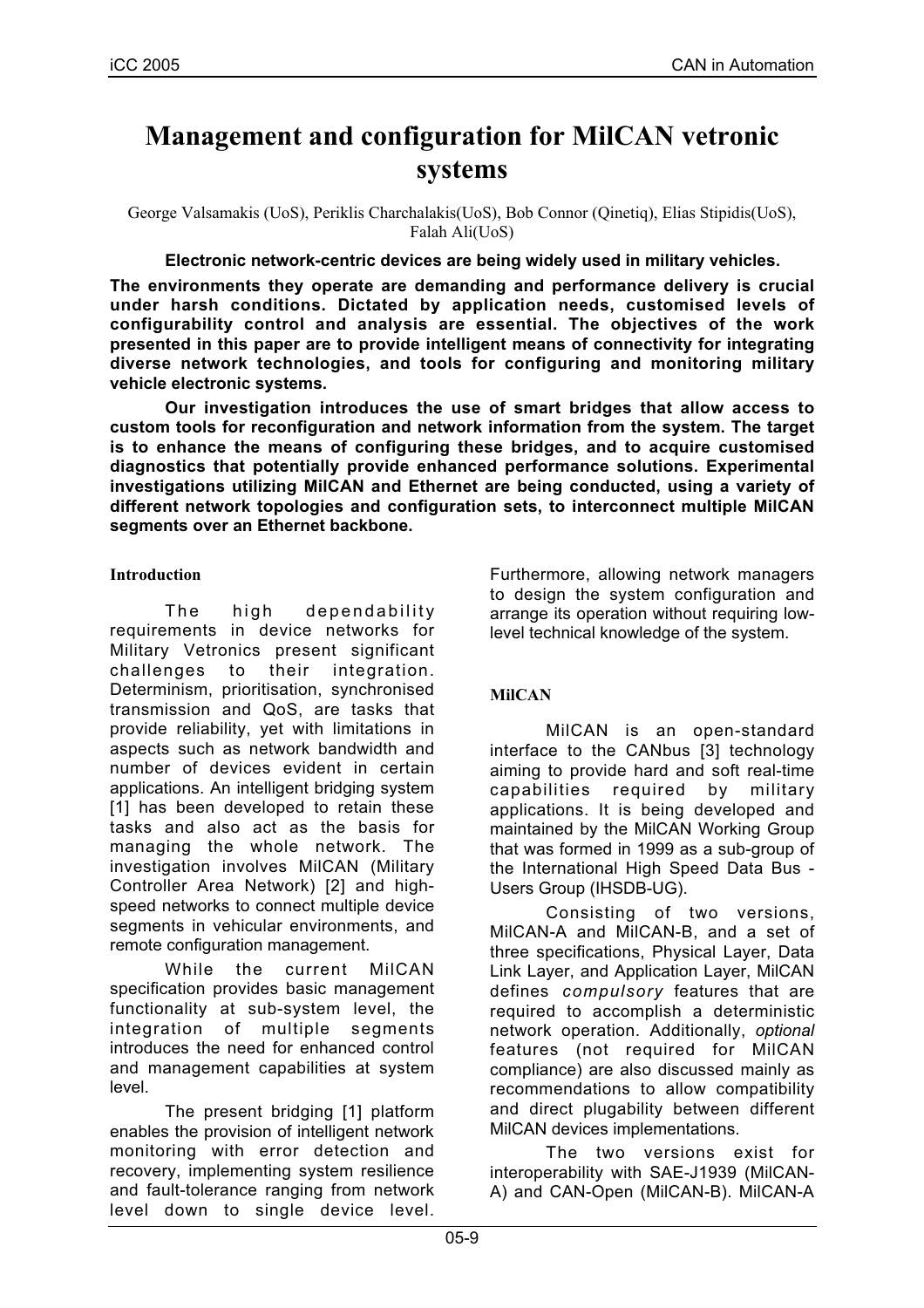uses 29bit Message Identifiers and a frame format similar to SAE-J1939 making it possible to share the same CAN bus. It allows both periodic and event driven message generation. MilCAN-B uses 11 bit identifiers and operates on top of CANopen using a system developed by BOFORS. For simplicity purposes in this paper, focus is only given to MilCAN-A specification.

# *Physical Layer*

The Physical Layer specification defines the physical and electrical connectivity, the transceiver characteristics, and bit timing of the network. For the physical connectivity the gender types of cables, devices, and interconnect components are specified as *compulsory*, while different network topologies such as linear multi-drop and daisy chain are recommended.

# *Data Link Layer*

The Data Link Layer specification defines the CAN frame format, bus access control, and message types. MilCAN-A uses only 29bit extended identifiers with a format based on the SAE-J1939 and differentiated by the Protocol type bit (bit 25). This allows sharing of the same CAN bus between MilCAN-A and SAE-J1939 nodes. The message types support Operational and Non-Operational messages, System Configuration messages, Sync Frame and Alive messages. The first two types are used for the communication of the applications, while the last two for the network operation. The System Configuration messages instruct the nodes to enter a *maintenance* mode, during which their normal operation is suspended while they are configured remotely. The current specification requires all the nodes in a segment to enter the configuration mode while one or more of them are reprogrammed, but it is envisaged that single-node configuration will be implemented in the near future to allow run-time reconfiguration with minimum network disruption.

# *Application Layer*

The MilCAN Application Layer specification defines the higher layer communication architecture of the network, such as message identifier assignments, multi-instance addressing, data/command distribution, and system operation modes. The system modes define the functional states of a MilCAN node such as Pre-Operational, Operational, and System Configuration. Transition between the system modes depends on the status of the network and the task of the specific node within its segment. When a node enters System Configuration mode its application suspends normal operation and only responds to configuration messages. During this state its application can be configured or reprogrammed depending on the requirements, and then resume operation.

# **Deterministic Operation**

MilCAN uses a prioritised bus access and bounded throughput to support deterministic data transmission on the network, based on the criticality of each nodes function. For each of the MilCAN priorities, a guaranteed maximum transmission latency is assigned. By limiting message generation from each node to only one within their allocated period, the network traffic can be prescheduled to provide this deterministic operation. These latencies along with the whole network operation are based on a synchronisation mechanism, the Primary Time Unit (PTU). Each PTU accommodates the transfer of a maximum number of frames, based on their priority, which have been scheduled for transmission on that specific PTU or they have been generated earlier but due to higher priority traffic they have been stalled. The start of a PTU is triggered by a specific frame, the *Sync Frame*, broadcasted by a single node, the *Sync Master*. The functionality of a *Sync Master* can exist in multiple nodes, along with their dedicated user applications, to prevent operation disruptions on single node failures. Using an election process one of the possible *Sync Masters* is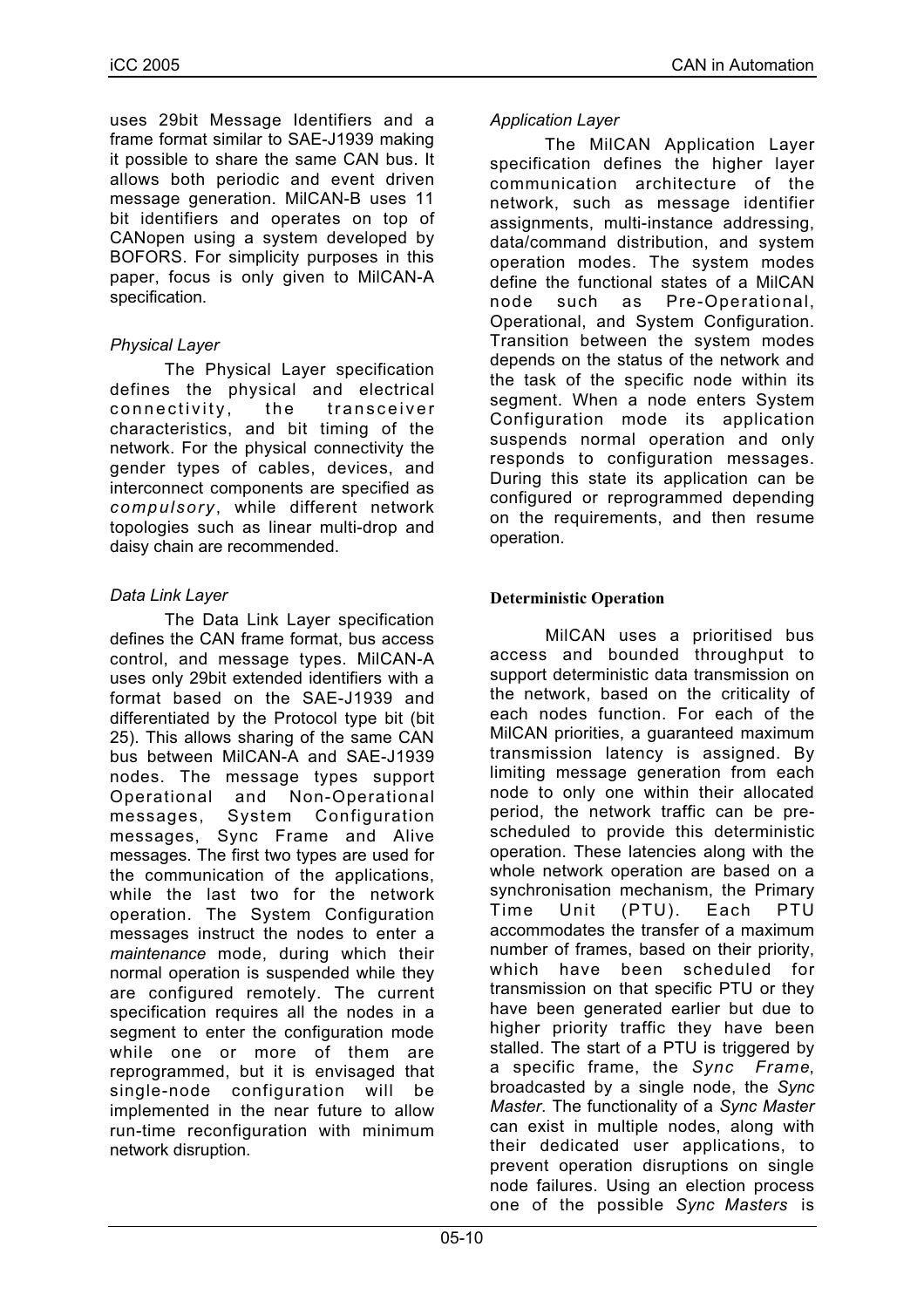selected while the others keep monitoring the *Sync Frame* generation on the network and takeover if the current *Sync Master* fails.

## **VSI Bridge**

The VSI Bridge was developed in collaboration between the Vehicle Systems Integration Group at QinetiQ and the Communications Research Group at Sussex University. The main target was to provide transparent interconnection of MilCAN segments over high-speed nondeterministic networks such as Ethernet, along with the ability to monitor and filter MilCAN traffic. Being a development platform its design was based on a modular scheme to allow easy and quick implementation and evaluation of different bridging and routing techniques.

A typical usage of a VSI Bridge in a MilCAN based network consisting of multiple MilCAN segments is shown in figure 1. Based on their functionality, MilCAN nodes are separated into local

segments that share a common backbone for intercommunication. However, an independent CANbus with basic MilCANto-MilCAN bridges that block localsegment traffic can be used as a backbone. The low bandwidth availability of CAN becomes an issue when the number of segments increase. Introducing VSI Bridges to the system, a high-speed network such as Ethernet can be used in conjunction with a CANbus to prevent bottlenecks by redirecting low-priority and non-real time traffic through the nondeterministic backbone while increasing the available bandwidth in the CANbus backbone used by the high-priority messages. Additionally, with the availability of multiple backbone links and available routing paths, a form of network redundancy is established where network failures can be detected and automatically recovered by the VSI Bridges using spare links and adjusting the routing paths of the network.



Figure 1: MilCAN Network with VSI Bridges

#### **VSI Bridge Structure**

The internal structure of the VSI Bridge consists of three main components, the *iFaces*, the *NAT*, and the *NCC*. The iFaces component handles the communication layer with the various network protocols used, such as MilCAN and Ethernet, each consisting of a pluggable sub-interface. It also manages the communication with a User Interface that remotely configures the VSI Bridge. The NAT component does the filtering and routing of the MilCAN frames based on a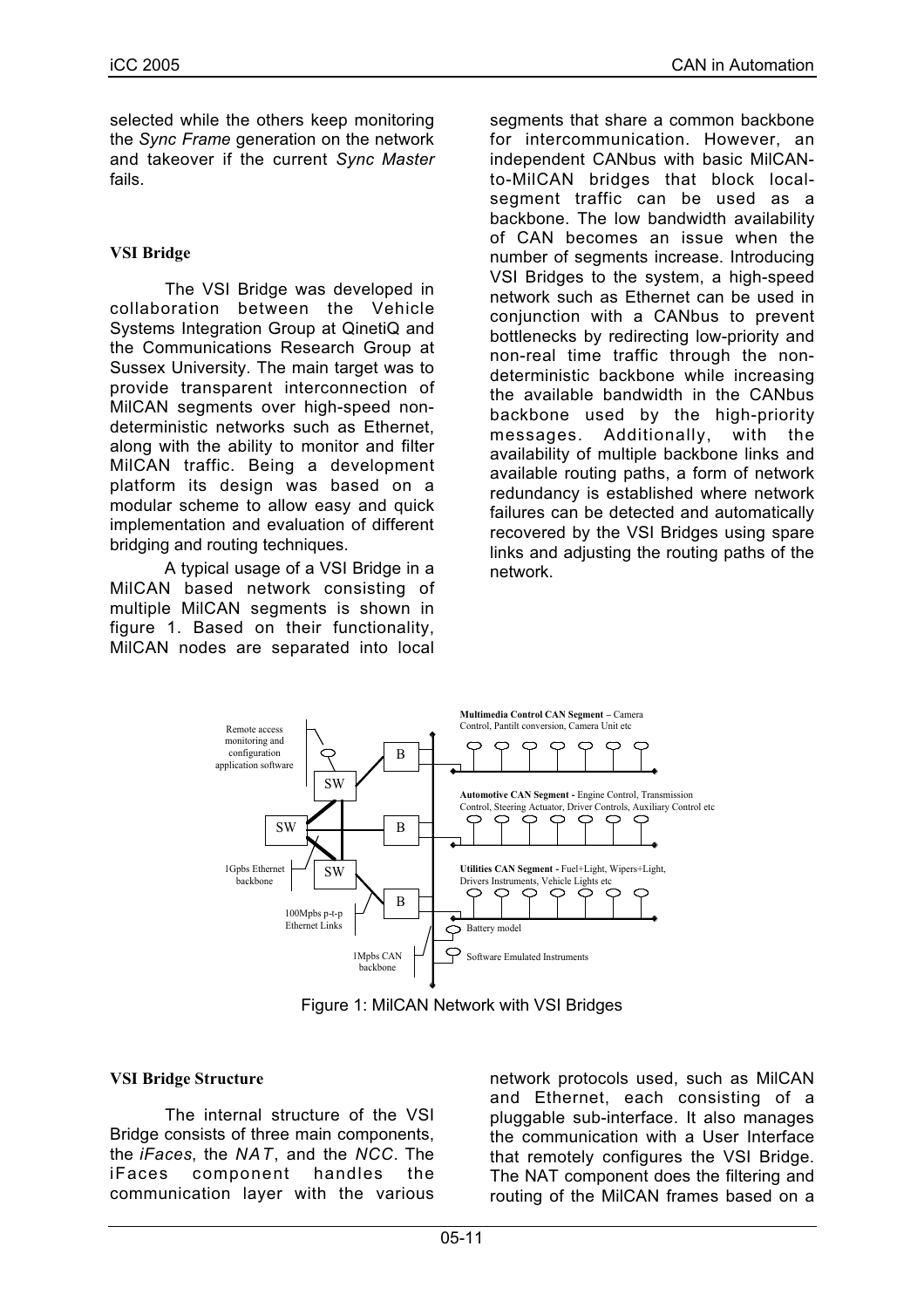dynamic and flexible set of rules, while the NCC handles mainly internal tasks.

Operating in a deterministic environment the VSI Bridge has to adhere to the requirements of the network. For this reason the internal communication between the VSI Bridge components, and also the "processing" of the MilCAN frames, are handled based on their priorities. A custom interface, the *Standard Vetronics Interface* (SVI), was devised as a standardised way to handle MilCAN frames. It provides a transport mechanism of MilCAN frames within the application layers of a MilCAN system. The SVI frame format includes the structure of a MilCAN frame and additional fields to simplify its implementation in complex designs, and also improve overall performance. Using the SVI format, an abstraction layer is created between the CAN layer and the MilCAN stack, minimising hardware dependencies.

# **VSI Bridge Interfaces**

The combination of the modular design and the SVI format, an abstraction layer within the *iFaces* component allows the use of different types of protocols as high-speed backbones transparently by the VSI Bridge, and an Application Interface to allow remote commissioning. Currently, the sub-interfaces implemented as backbone include TCP/IP and EtherNet/IP [4] over Ethernet. The Application Interface is used in conjunction with a Graphical User Interface (GUI), which communicate over Ethernet. Through the GUI a user can access, monitor, and modify the functionality of any VSI Bridge existing in the network. This includes manipulation of bridging and filtering rules, real time traffic monitoring, and operational status querying.

#### **VSI Bridge Configuration Management**

A set of tools is designed to support all interconnected VSI Bridges in a MilCAN network, and provide the basis for an on-line/off-line segment visualisation and management. This generic set of facilities allows the continuous monitoring of the system performance. The target is

not only to provide the operational functions but to enhance performance and dependability by adapting network management and fault compensation methodologies.

A database system is designed to support the management tools for holding information at system and node level. It holds configuration and statistical information of MilCAN entities and their variables, and allows customisation for application specific requirements. To permit future deployment of alternative GUI systems, the core of the tools are a software library, where all the basic logic for communicating with the VSI Bridges and the database resides.

## *Operation*

The user front-end tool (VSI-GUI) utilises the Application Interface of the local VSI Bridge to communicate with the network. The communication is based on a simple set of operations that gives users the ability to:

- Maintain a list of the VSI Bridges on the network with their configuration and topology.
- Generate MilCAN messages in SVI format and transmit to the network.
- Generate VSI Bridge configuration sets and transmitting them.
- Control and regulate network traffic and connections.
- Monitor MilCAN segments (node level).
- Retrieve and store performance statistics from VSI Bridges.

The ability to construct MilCAN messages by the GUI not only provides a basis for auditing network nodes, but also makes possible the transmission of messages to the network without the need to program and attach new nodes onto the network.

# **VSI Tool Design**

The user interface employs a 3-tier design scheme (Figure 2) such that the important tasks for communicating with the VSI Bridges operate independently from the front-end and the data storage. This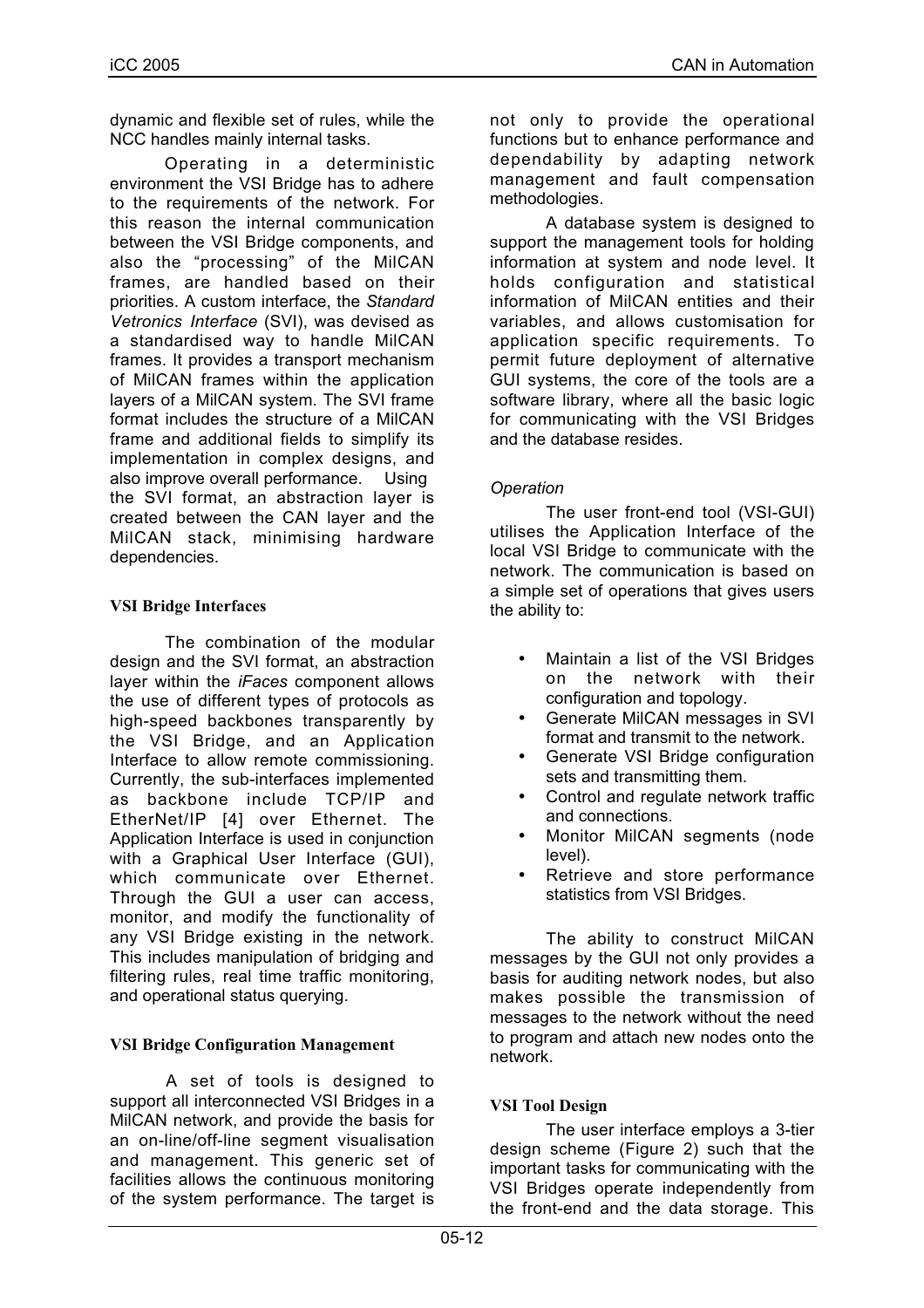makes the design modular for future adaptation with alternative means of interaction than an application may require.

The layered structure incorporates COM (Component Object Model) Interfaces for the internal communication between the components of the system.



Figure 2: VSI Management Tool 3-tier structure

The Automation Layer is where the VSI Bridge functionality resides while the GUI front-end acts passively between the system and the user. It holds 3 interfaces: Network, Control and Database. The Network Interface is responsible for the data reception and transmition from and to the VSI Bridge, while the Control Interface is responsible for sending VSI Bridge commands and receiving current status and configuration information. The Database Interface is responsible for all the data concerning the data storage. The VSI Bridges use this interface to report their configuration and any other relevant information. The Application Interface of a VSI Bridge implements these interfaces of the Automation Layer to achieve communication.

## **VSI Bridge Online Configuration**

The internal communication of the Bridge components is synchronous to the operation of the network allowing real-time reconfiguration without having to stop and restart the whole system. Commands received by the remote configuration tool are processed and executed by temporarily suspending the internal operation of the component being reconfigured. As the other components of the system are functioning normally, previously pending and newly arrived messages to be processed are queued until the reconfiguration is finished. The component then resumes normal operation with the new configuration applying it to messages that will be processed from then on (queued or new messages). The suspension of the component is kept to the minimum possible not to impose significant delays to the latency of the processed messages, and disrupt the network operation.

## **MilCAN Network Management**

A VSI Bridge is remotely controlled by the GUI using a custom protocol designed to accommodate the currently available features, in a dynamic manner to allow future additions and enhancements. This protocol is used for the communication of the GUI with the Application sub-interface of a VSI Bridge within the network, which then redirects the commands to the target VSI Bridge. Currently, the VSI Bridge supports extensive remote configuration through the GUI. This includes modification of the filtering rules, allowing both fine and coarse control to the traffic passing through the device, and the routing paths that redirect frames to their destination via one of the available backbone links. As the VSI Bridge is highly customizable, the system can be set to mangle and modify certain fields in MilCAN messages, allowing the management system to make even more drastic changes.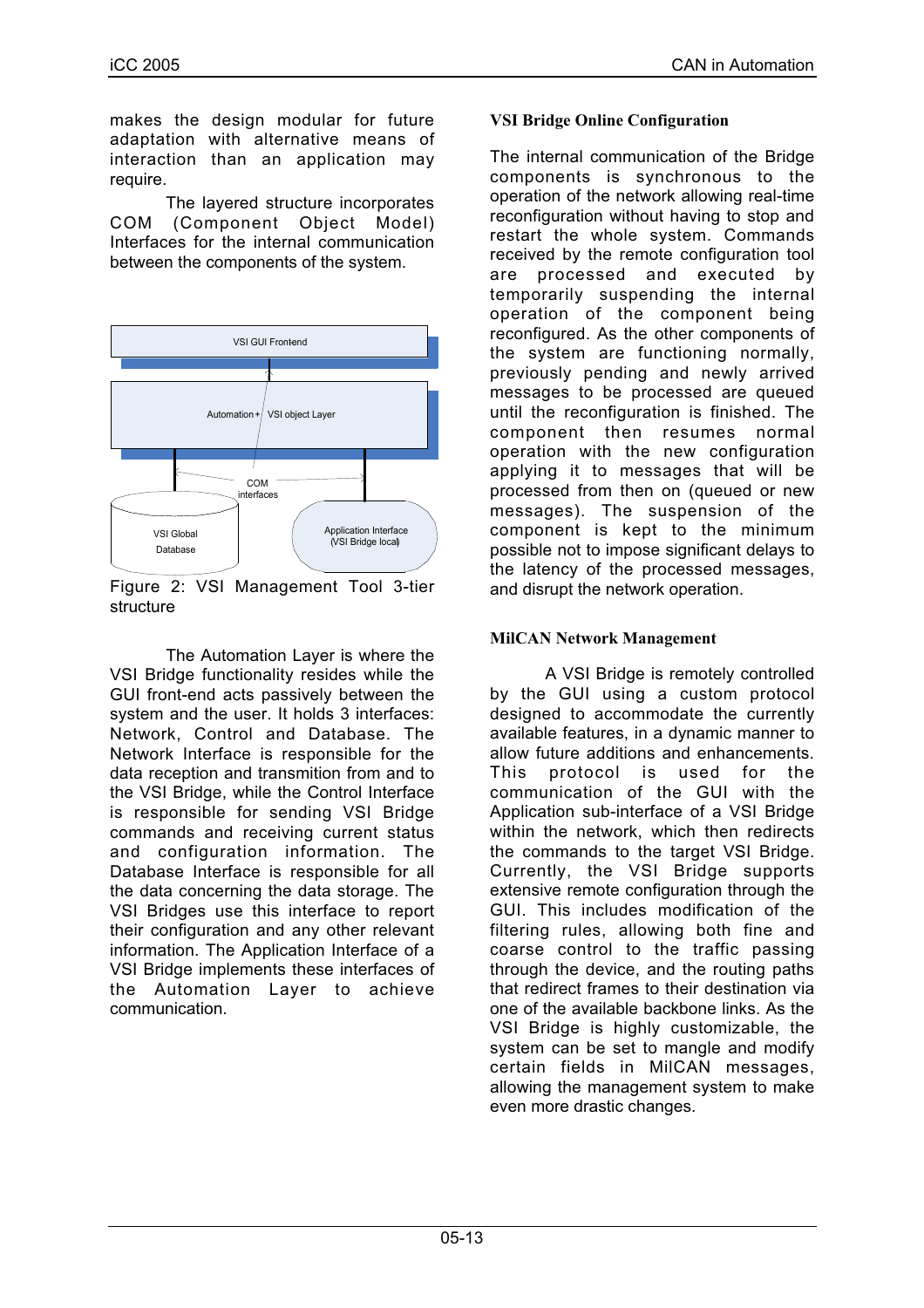

Figure 3: MilCAN Node operational modes

In a network of multiple MilCAN segments, the VSI Bridges act as network information agents. The remote configuration tools receive continuous status information from the VSI Bridges. permitting for management operations to take place. Using a single point of monitoring and control, node or network disruptions can be detected and corrected before escalating to a complete system failure. With a topology incorporating redundant backbone links, a network disruption due to link failures or high traffic loads can be corrected by reorganising the routing paths of the network. Fine grained control to the network could be further developed utilising the *System Configuration* mode of the MilCAN protocol (Figure 3). Nodes can be set to this mode for remote reconfiguration through the VSI management tool either manually or automatically.

Such tasks may be done reactively if performance drops to undesired levels according to the network resource capabilities. Performance variables such as message latencies and network utilisation are monitored on-request by the GUI for messages of various type and priority.

# **Conclusion and Discussion**

The presented multi-objective model targets to a basis of an extendable infrastructure to support diverse application integration. Overall management aspects that arise naturally due to the introduction of complexity are dealt with by providing the basis of a network information and management system. Auditing, monitoring, and system configuration on segment level take place regardless the subjective application.

The design methodologies deployed allow the flexibility of crossplatform implementations, extensible information retrieval and remote system configuration. Further extension can provide fault tolerance on the application level with manual or automatic incident response, approaching the standards of highly reliable and resilient networks, suitable for military environments.

# **Acknowledgements**

The work presented in this paper was funded by the UK MoD as part of the Applied Research Programme and undertaken by QinetiQ and the Communications Research Group of Sussex University.